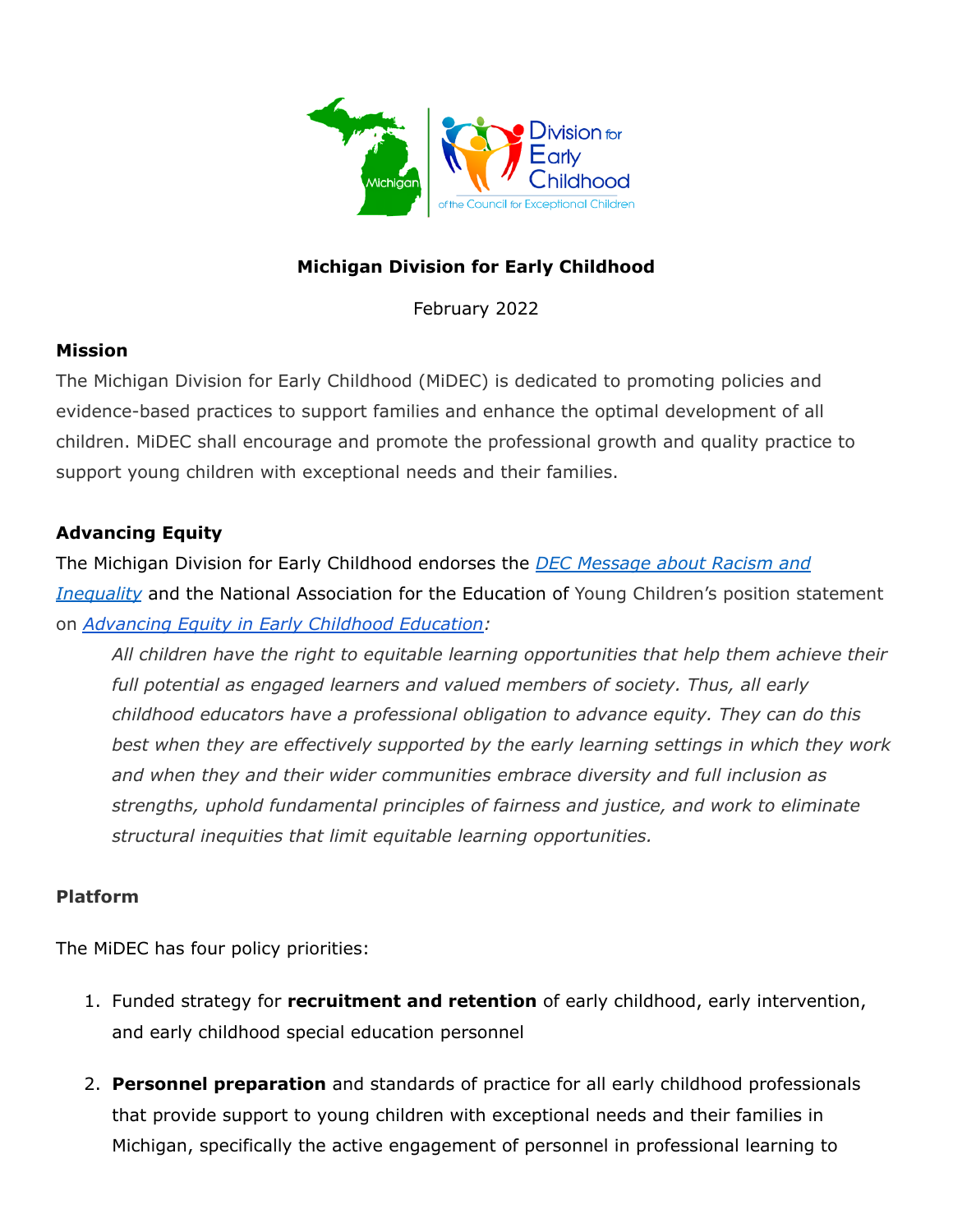support **culturally responsive practices** through understanding bias and institutional racism.

- 3. Increased investment in *Early On* **® Michigan**, which supports our infants and toddlers, birth to age 3, with delays and disabilities and their families.
- 4. Support for an evidence-based developmentally appropriate **preschool for 3-year-old children**, such as the Strong Beginnings pilot or Early Head Start.

#### *Recruitment and Retention of Early Childhood Personnel*

The Michigan Division for Early Childhood (MiDEC) supports the development of funded strategies for recruitment and retention of early childhood, early intervention, and early childhood special education personnel. Michigan is experiencing a critical shortage of education personnel. This is a significant barrier to young children and their families receiving high quality educational services. MiDEC supports a number of initiatives that have been put forward by the Michigan Department of Education to the Michigan legislature including scholarships for high school seniors who aspire to and commit to a career in teaching, tuition reimbursement and teacher internship stipends for current college students who make a commitment to teaching, loan repayment for recently certified college graduates who commit to careers in education, support of better mentoring of new teachers to retain quality teachers in the field of education, and easing of restrictions on accepting teacher licenses from other states. Additionally, MiDEC supports the Michigan Department of Education Special Education Teacher Tuition Reimbursement Grant as well as expansion of eligibility for childcare reimbursement to individuals enrolled in teacher preparation programs. Finally, MiDEC advocates for funding of additional grants to develop career exploration programs for students in 6th-12th grade to inspire interest in education and early childhood careers.

#### *Personnel Preparation*

The Michigan Division for Early Childhood (MiDEC) advocates for appropriate standards of practice and preparation of all early childhood professionals that support young children with exceptional needs and their families in the state of Michigan. This includes supporting certification that ensures personnel are highly qualified to teach and provide support to young children. As such MiDEC supports the 2019 Michigan Department of Education *Standards for the Preparation of Early Childhood Teachers of General and Special Education, Birth through Kindergarten*. Additionally, as early childhood education (ECE) encompasses the development and education of children with and without disabilities, field experience with all children, ages birth to 3, 3-5, and 6-8, in family, community, and educational settings, is critical.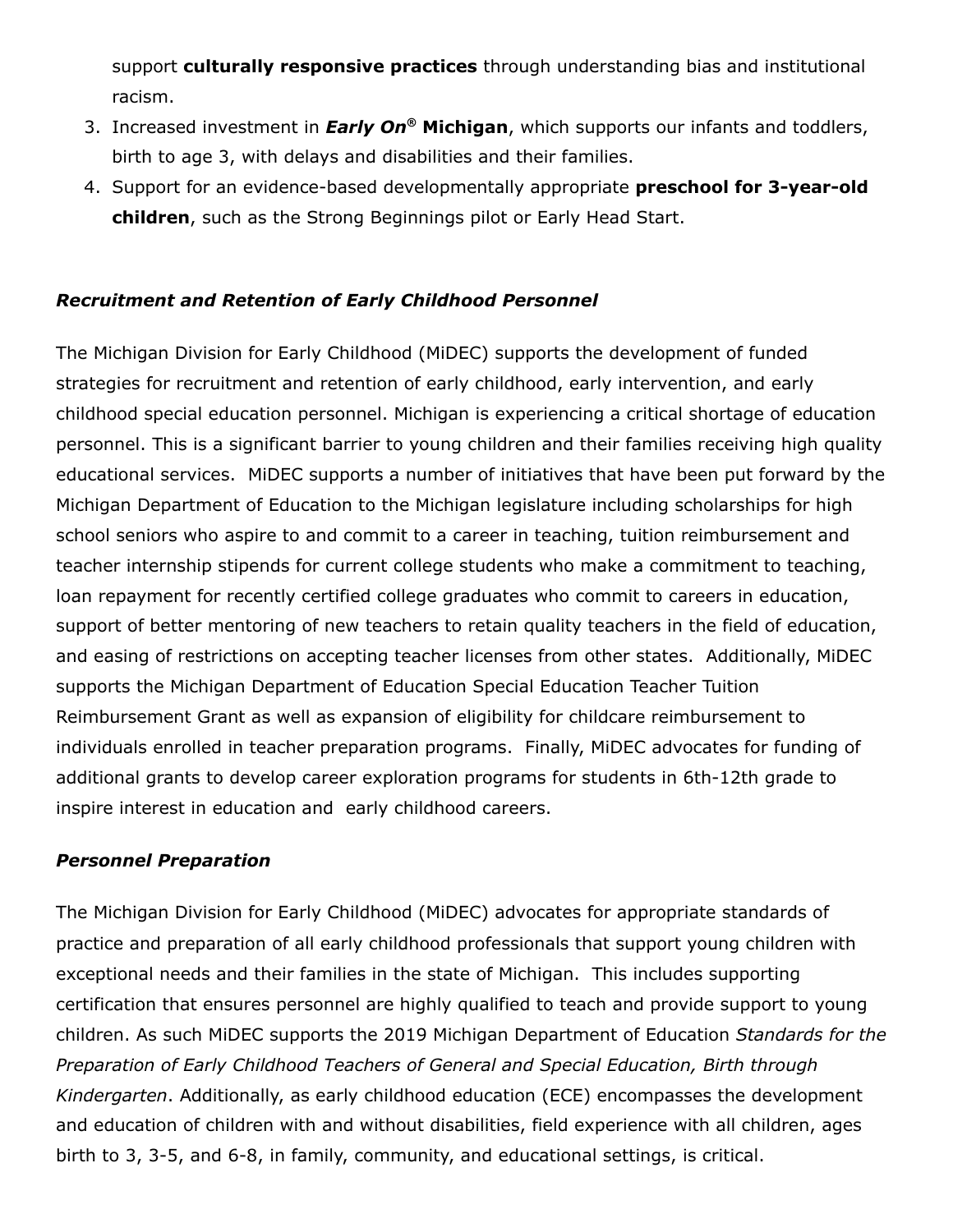It is essential that all early intervention providers, including speech-language pathologists, occupational therapists, physical therapists, social workers, and others who serve young children and their families have key knowledge in academic content and whole child approach, including child development and learning, partnering with families, collaboration and teaming, assessment, application of curriculum, responsive and reciprocal interactions, and professionalism and ethical practices. Therefore, MiDEC supports the use of the Division for Early Childhood's 2020 *Initial Practice-Based Professional Preparation Standards for Early Interventionists/Early Childhood Special Educators (EI/ECSE) (Initial birth through age 8)* for the preparation of cross-disciplinary personnel who work in early intervention and early childhood special education in Michigan.

It is also critical that administrators of early intervention, early childhood, and early childhood special education programming have strong knowledge that enables them to support the unique needs of children birth-8 with exceptional needs and their families. This includes knowledge of models, theories, evidence-based practices and legal requirements that are pertinent to early childhood programs.

## *Early On* **® Michigan**

Established under the federal Part C of the Individuals with Disabilities Education Act (IDEA), Michigan has been unique in its lack of state appropriation for birth to three early intervention, known as *Early On* Michigan. We know that intervening as early as possible in the life of a child is the most efficient and effective strategy for supporting maximum developmental outcomes for young children with delays and disabilities. Services to infants and toddlers who have or are at risk for developmental delays have been shown to positively impact outcomes across developmental domains, including language and communication, cognitive development, social/emotional development, and health. Families benefit from *Early On* by being able to better meet their children's unique needs from an early age and throughout their lives.

State funding for 2021-22 for *Early On*, under Section 54d of the School Aid Act, is \$14,150,000. It is estimated that adequate early intervention requires a \$68 million investment for Michigan infants and toddlers with delays and disabilities and their families.

Currently Michigan has two systems serving infants and toddlers with delays and disabilities – *Early On* and Michigan Mandatory Special Education (MMSE). The two-system approach has exacerbated inequities, creates duplication and further diminishes inadequate resources by creating: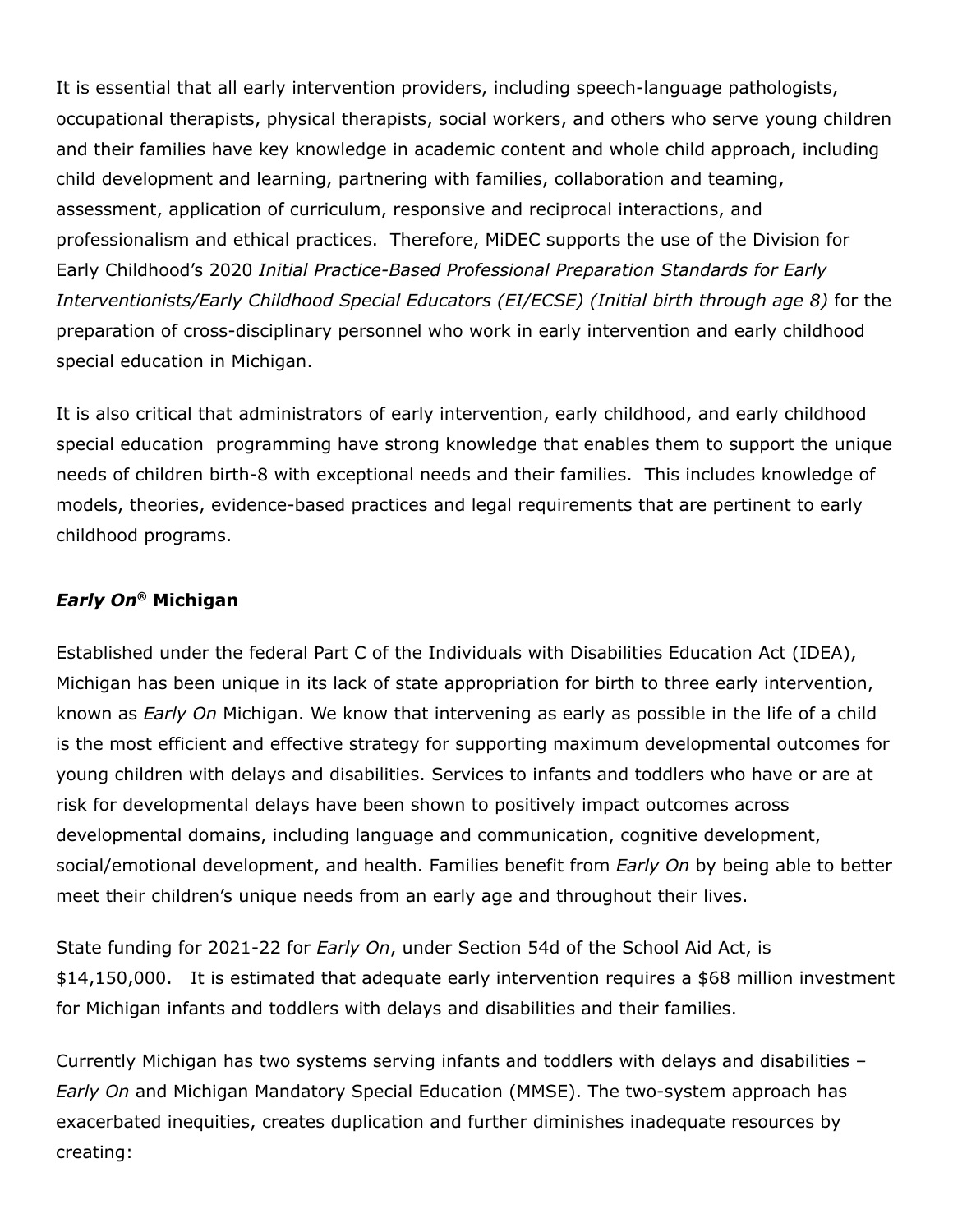- two sets of contradictory regulations and rules pertaining to *Early On* and Special Education;
- separate and unnecessarily complex eligibility criteria which requires additional evaluations, causing confusion for families and service providers; and
- disparate services for families across the state, including challenges in accessing qualified personnel.

Michigan Division for Early Childhood endorses the recommendations of the *Early On* Michigan Foundation, which call for incremental increases in state funding along with phased-in system change for *Early On* over the next three years in order to align eligibility, strengthen personnel standards, and increase support for our youngest children with delays and disabilities.

#### **Recommendations for** *Early On:*

# **Make the following system changes to move towards one aligned, cohesive early intervention system.**

- Adopt a definition of special education eligibility for infants and toddlers that aligns with the current *Early On* eligibility.
- Strengthen *Early On* Personnel Standards and include all early intervention personnel recognized under Part C of IDEA as allowable providers for infants and toddlers currently eligible for special education.
- Phase in and fund changes over three years, utilizing a three-cohort adoption schedule, to allow for a planful implementation schedule that accommodates local readiness.
- Maintain full funding for early intervention services after alignment to ensure adequate services for eligible infants, toddlers and their families.

## **Increase state funding for** *Early On* **incrementally, until funding is \$68 million, as follows:**

| <b>Fiscal Year</b>    | <b>SSA 54d</b><br><b>Allocation</b> | <b>System Changes</b>                                  |
|-----------------------|-------------------------------------|--------------------------------------------------------|
| <b>FY 23</b>          | \$28 million                        | 1/3 of ISDs implement single, aligned system           |
| <b>FY 24</b>          | \$48 million                        | 2/3 of ISDs implement single, aligned system           |
| $FY$ 25 and<br>beyond | \$68 million                        | All ISDs implement single, aligned statewide<br>system |